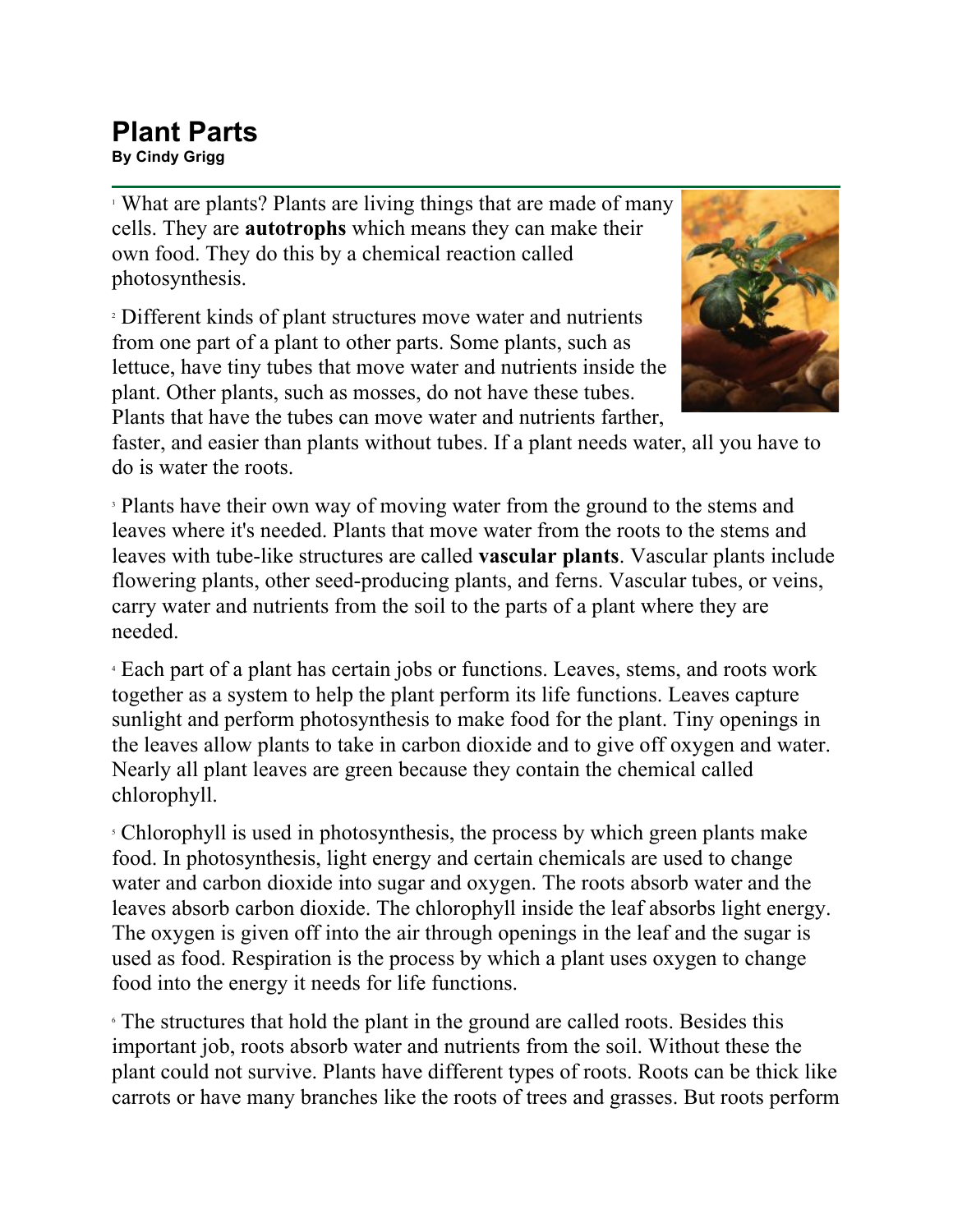the same function for all plants and work with other plant parts to keep the plant alive.

<sup>7</sup> Getting water and nutrients from the roots to the rest of the plant is the job of the stems. Stems also hold plants up so that the leaves can get sunlight. Some stems store nutrients and water for the plant.

<sup>8</sup> Flowers of plants help the plant to reproduce. The flower is the part of the plant in which seeds form. Like stems, leaves, and roots, the flowers of plants come in all shapes, sizes, and colors. The colors, sizes, and shapes are not just for show. They are important to the survival of the plant.

<sup>9</sup> Flower parts are the petals, the pistil, the sepals, the stamen, and the ovary.

<sup>10</sup> The petals are the parts of the flower that surround the inside parts of the flower. They are usually brightly colored to attract the insects that pollinate the plant.

<sup>11</sup> The sepals are the outer parts of the flower that surround and protect the bud before it opens. The stamen is the male part of the flower. It produces a powdery material called pollen. Pollen grains contain male sex cells. The pistil is the female part of the flower. It contains the ovary. The ovary is at the bottom of the pistil. Inside the ovary are female sex cells which can be fertilized and develop into embryos inside seeds. Wind or insects such as bees are two things that can move pollen to the pistil.

<sup>12</sup> Pollination takes place when pollen grains are moved from the stamen onto the sticky part of the pistil of a flower. Once the pollen is on the pistil, a tube begins to grow from each pollen grain. The tubes grow downward through the narrow part of the pistil until they reach the ovary. When male sex cells from the pollen join with female sex cells inside the ovule, which is inside the ovary, fertilization occurs. Fertilization is the joining of a female sex cell and a male sex cell from flowers of the same species. The fertilized eggs develop into embryos inside seeds. Both pollination and fertilization must take place to produce seeds that will grow into new plants.

<sup>13</sup> As you can see, plants have complex systems that work together to keep the plant alive and help it reproduce.

Copyright © 2012 edHelper